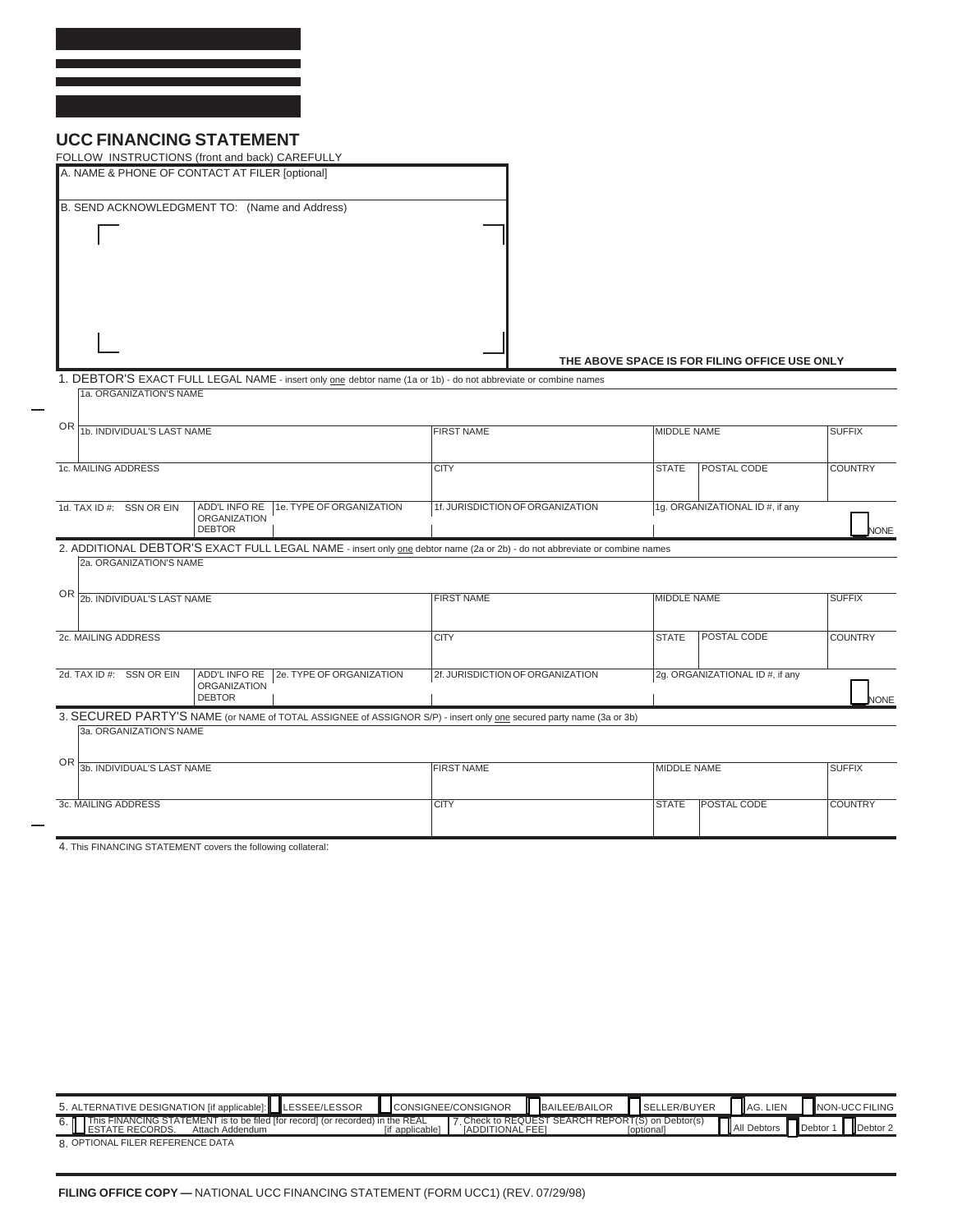## **Instructions for National UCC Financing Statement (Form UCC1)**

Please type or laser-print this form. Be sure it is completely legible. Read all Instructions, especially Instruction 1; correct Debtor name is crucial. Follow Instructions completely.

Fill in form very carefully; mistakes may have important legal consequences. If you have questions, consult your attorney. Filing office cannot give legal advice. Do not insert anything in the open space in the upper portion of this form; it is reserved for filing office use.

- When properly completed, send Filing Office Copy, with required fee, to filing office. If you want an acknowledgment, complete item B and, if filing in a filing office that returns an acknowledgment copy furnished by filer, you may also send Acknowledgment Copy; otherwise detach. If you want to make a search request, complete item 7 (after reading Instruction 7 below) and send Search Report Copy, otherwise detach. Always detach Debtor and Secured Party Copies.
- If you need to use attachments, use 8-1/2 X 11 inch sheets and put at the top of each sheet the name of the first Debtor, formatted exactly as it appears in item 1 of this form; you are encouraged to use Addendum (Form UCC1Ad).
- A. To assist filing offices that might wish to communicate with filer, filer may provide information in item A. This item is optional.
- B. Complete item B if you want an acknowledgment sent to you. If filing in a filing office that returns an acknowledgment copy furnished by filer, present simultaneously with this form a carbon or other copy of this form for use as an acknowledgment copy.
- 1. **Debtor name**: Enter only one Debtor name in item 1, an organization's name (1a) or an individual's name (1b). Enter Debtor's exact full legal name. Don't abbreviate.
- 1a. Organization Debtor. "Organization" means an entity having a legal identity separate from its owner. A partnership is an organization; a sole proprietorship is not an organization, even if it does business under a trade name. If Debtor is a partnership, enter exact full legal name of partnership; you need not enter names of partners as additional Debtors. If Debtor is a registered organization (e.g., corporation, limited partnership, limited liability company), it is advisable to examine Debtor's current filed charter documents to determine Debtor's correct name, organization type, and jurisdiction of organization.
- 1b. Individual Debtor. "Individual" means a natural person; this includes a sole proprietorship, whether or not operating under a trade name. Don't use prefixes (Mr., Mrs., Ms.). Use suffix box only for titles of lineage (Jr., Sr., III) and not for other suffixes or titles (e.g., M.D.). Use married woman's personal name (Mary Smith, not Mrs. John Smith). Enter individual Debtor's family name (surname) in Last Name box, first given name in First Name box, and all additional given names in Middle Name box. For both organization and individual Debtors: Don't use Debtor's trade name, DBA, AKA, FKA, Division name, etc. in place of or combined with

Debtor's legal name; you may add such other names as additional Debtors if you wish (but this is neither required nor recommended).

- 1c. An address is always required for the Debtor named in 1a or 1b.
- 1d. Debtor's taxpayer identification number (tax  $ID$  #) social security number or employer identification number — may be required in some states.
- 1e,f,g. "Additional information re organization Debtor" is always required. Type of organization and jurisdiction of organization as well as Debtor's exact legal name can be determined from Debtor's current filed charter document. Organizational ID #, if any, is assigned by the agency where the charter document was filed; this is different from tax ID #; this should be entered preceded by the 2-character U.S. Postal identification of state of organization if one of the United States (e.g., CA12345, for a California corporation whose organizational ID # is 12345); if agency does not assign organizational ID #, check box in item 1g indicating "none."

Note: If Debtor is a trust or a trustee acting with respect to property held in trust, enter Debtor's name in item 1 and attach Addendum (Form UCC1Ad) and check appropriate box in item 17. If Debtor is a decedent's estate, enter name of deceased individual in item 1b and attach Addendum (Form UCC1Ad) and check appropriate box in item 17. If Debtor is a transmitting utility or this Financing Statement is filed in connection with a Manufactured-Home Transaction or a Public-Finance Transaction as defined in applicable Commercial Code, attach Addendum (Form UCC1Ad) and check appropriate box in item 18.

- 2. If an additional Debtor is included, complete item 2, determined and formatted per Instruction 1. To include further additional Debtors, or one or more additional Secured Parties, attach either Addendum (Form UCC1Ad) or other additional page(s), using correct name format. Follow Instruction 1 for determining and formatting additional names.
- 3. Enter information for Secured Party or Total Assignee, determined and formatted per Instruction 1. If there is more than one Secured Party, see Instruction 2. If there has been a total assignment of the Secured Party's interest prior to filing this form, you may either (1) enter Assignor S/P's name and address in item 3 and file an Amendment (Form UCC3) [see item 5 of that form]; or (2) enter Total Assignee's name and address in item 3 and, if you wish, also attaching Addendum (Form UCC1Ad) giving Assignor S/P's name and address in item 12.
- 4. Use item 4 to indicate the collateral covered by this Financing Statement. If space in item 4 is insufficient, put the entire collateral description or continuation of the collateral description on either Addendum (Form UCC1Ad) or other attached additional page(s).
- 5. If filer desires (at filer's option) to use titles of lessee and lessor, or consignee and consignor, or seller and buyer (in the case of accounts or chattel paper), or bailee and bailor instead of Debtor and Secured Party, check the appropriate box in item 5. If this is an agricultural lien (as defined in applicable Commercial Code) filing or is otherwise not a UCC security interest filing (e.g., a tax lien, judgment lien, etc.), check the appropriate box in item 5, complete items 1-7 as applicable and attach any other items required under other law.
- 6. If this Financing Statement is filed as a fixture filing or if the collateral consists of timber to be cut or as-extracted collateral, complete items 1- 5, check the box in item 6, and complete the required information (items 13, 14 and/or 15) on Addendum (Form UCC1Ad).
- 7. This item is optional. Check appropriate box in item 7 to request Search Report(s) on all or some of the Debtors named in this Financing Statement. The Report will list all Financing Statements on file against the designated Debtor on the date of the Report, including this Financing Statement. There is an additional fee for each Report. If you have checked a box in item 7, file Search Report Copy together with Filing Officer Copy (and Acknowledgment Copy). Note: Not all states do searches and not all states will honor a search request made via this form; some states require a separate request form.
- 8. This item is optional and is for filer's use only. For filer's convenience of reference, filer may enter in item 8 any identifying information (e.g., Secured Party's loan number, law firm file number, Debtor's name or other identification, state in which form is being filed, etc.) that filer may find useful.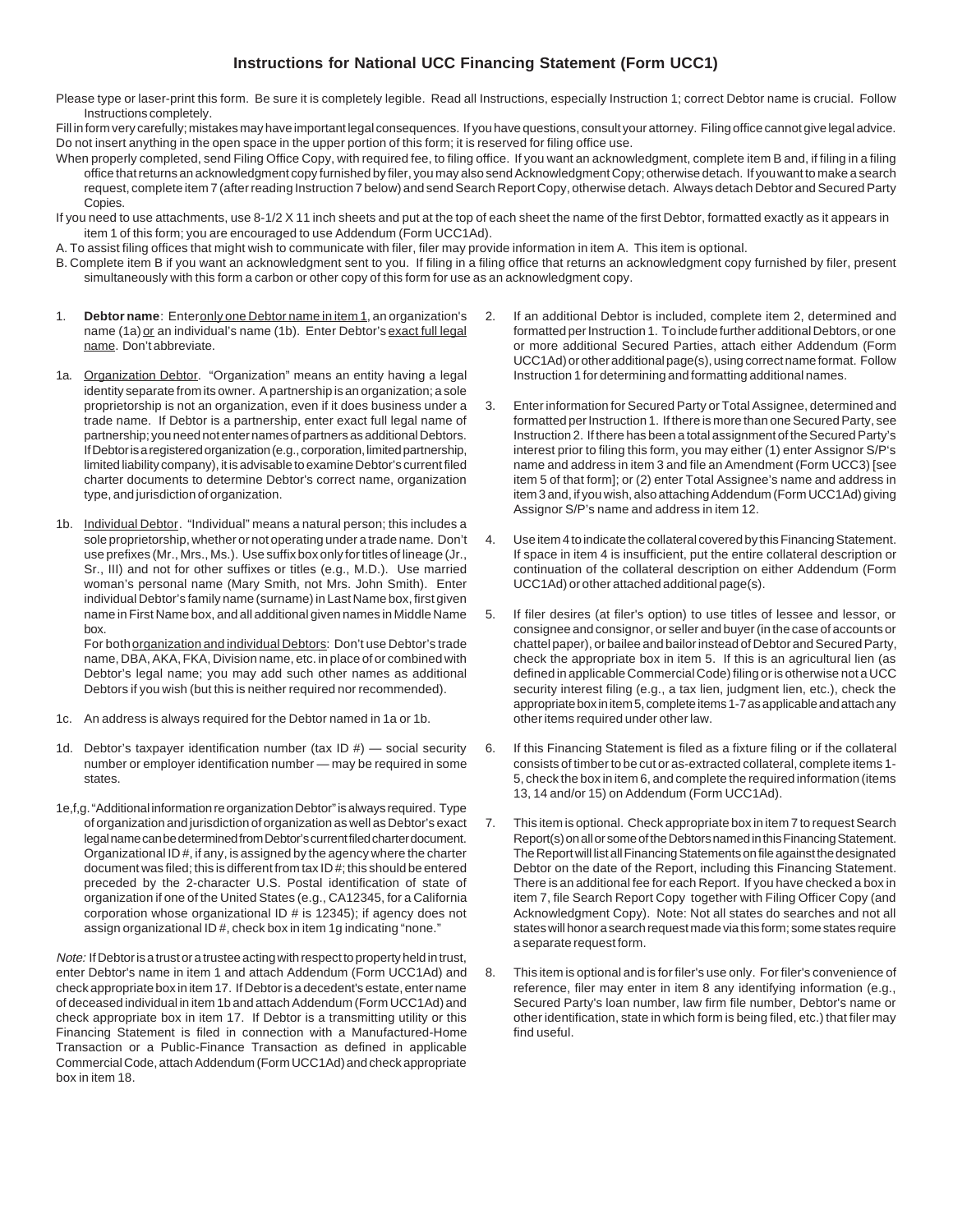## **UCC FINANCING STATEMENT ADDENDUM**

| <b>UCC FINANCING STATEMENT ADDENDUM</b><br>FOLLOW INSTRUCTIONS (front and back) CAREFULLY                       |  |  |                                   |                                                                                                                        |                                                 |                    |                                               |                |
|-----------------------------------------------------------------------------------------------------------------|--|--|-----------------------------------|------------------------------------------------------------------------------------------------------------------------|-------------------------------------------------|--------------------|-----------------------------------------------|----------------|
| 9. NAME OF FIRST DEBTOR (1a or 1b) ON RELATED FINANCING STATEMENT                                               |  |  |                                   |                                                                                                                        |                                                 |                    |                                               |                |
| 9a. ORGANIZATION'S NAME                                                                                         |  |  |                                   |                                                                                                                        |                                                 |                    |                                               |                |
| <b>OR</b>                                                                                                       |  |  |                                   |                                                                                                                        |                                                 |                    |                                               |                |
| 9b. INDIVIDUAL'S LAST NAME                                                                                      |  |  | <b>FIRST NAME</b>                 | MIDDLE NAME, SUFFIX                                                                                                    |                                                 |                    |                                               |                |
| 10. MISCELLANEOUS:                                                                                              |  |  |                                   |                                                                                                                        |                                                 |                    |                                               |                |
|                                                                                                                 |  |  |                                   |                                                                                                                        |                                                 |                    |                                               |                |
|                                                                                                                 |  |  |                                   |                                                                                                                        |                                                 |                    |                                               |                |
|                                                                                                                 |  |  |                                   |                                                                                                                        |                                                 |                    | THE ABOVE SPACE IS FOR FILING OFFICE USE ONLY |                |
|                                                                                                                 |  |  |                                   | 11. ADDITIONAL DEBTOR'S EXACT FULL LEGAL NAME - insert only one name (11a or 11b) - do not abbreviate or combine names |                                                 |                    |                                               |                |
| 11a. ORGANIZATION'S NAME                                                                                        |  |  |                                   |                                                                                                                        |                                                 |                    |                                               |                |
|                                                                                                                 |  |  |                                   |                                                                                                                        |                                                 |                    |                                               |                |
| <b>OR</b><br>11b. INDIVIDUAL'S LAST NAME                                                                        |  |  | <b>FIRST NAME</b>                 | <b>MIDDLE NAME</b>                                                                                                     |                                                 | <b>SUFFIX</b>      |                                               |                |
|                                                                                                                 |  |  |                                   |                                                                                                                        |                                                 |                    |                                               |                |
| 11c. MAILING ADDRESS                                                                                            |  |  | <b>CITY</b>                       |                                                                                                                        | <b>STATE</b>                                    | POSTAL CODE        | <b>COUNTRY</b>                                |                |
| 11e. TYPE OF ORGANIZATION<br>11d. TAX ID #: SSN OR EIN<br>ADD'L INFO RE<br><b>ORGANIZATION</b><br><b>DEBTOR</b> |  |  | 11f. JURISDICTION OF ORGANIZATION |                                                                                                                        | 11g. ORGANIZATIONAL ID #, if any<br><b>NONE</b> |                    |                                               |                |
| ADDITIONAL SECURED PARTY'S or<br>12.                                                                            |  |  |                                   | ASSIGNOR S/P'S NAME - insert only one name (12a or 12b)                                                                |                                                 |                    |                                               |                |
| 12a. ORGANIZATION'S NAME                                                                                        |  |  |                                   |                                                                                                                        |                                                 |                    |                                               |                |
| <b>OR</b><br>12b. INDIVIDUAL'S LAST NAME                                                                        |  |  |                                   | <b>FIRST NAME</b>                                                                                                      |                                                 | <b>MIDDLE NAME</b> |                                               | <b>SUFFIX</b>  |
|                                                                                                                 |  |  |                                   |                                                                                                                        |                                                 |                    |                                               |                |
| 12c. MAILING ADDRESS                                                                                            |  |  |                                   |                                                                                                                        |                                                 |                    | <b>POSTAL CODE</b>                            | <b>COUNTRY</b> |

| UR  <br>12b. INDIVIDUAL'S LAST NAME                                                | <b>FIRST NAME</b>                                                                           |              | <b>MIDDLE NAME</b> |                   |  |
|------------------------------------------------------------------------------------|---------------------------------------------------------------------------------------------|--------------|--------------------|-------------------|--|
|                                                                                    |                                                                                             |              |                    |                   |  |
| 12c. MAILING ADDRESS                                                               | <b>CITY</b>                                                                                 | <b>STATE</b> | <b>POSTAL CODE</b> | <b>COUNTRY</b>    |  |
|                                                                                    |                                                                                             |              |                    |                   |  |
| timber to be cut or<br>13. This FINANCING STATEMENT covers<br>as-extracted         | 16. Additional collateral description:                                                      |              |                    |                   |  |
| collateral, or is filed as a<br>fixture filing.<br>14. Description of real estate. |                                                                                             |              |                    |                   |  |
|                                                                                    |                                                                                             |              |                    |                   |  |
|                                                                                    |                                                                                             |              |                    |                   |  |
|                                                                                    |                                                                                             |              |                    |                   |  |
|                                                                                    |                                                                                             |              |                    |                   |  |
|                                                                                    |                                                                                             |              |                    |                   |  |
|                                                                                    |                                                                                             |              |                    |                   |  |
|                                                                                    |                                                                                             |              |                    |                   |  |
|                                                                                    |                                                                                             |              |                    |                   |  |
|                                                                                    |                                                                                             |              |                    |                   |  |
|                                                                                    |                                                                                             |              |                    |                   |  |
|                                                                                    |                                                                                             |              |                    |                   |  |
|                                                                                    |                                                                                             |              |                    |                   |  |
| 15. Name and address of a RECORD OWNER of above-described real estate              |                                                                                             |              |                    |                   |  |
| (if Debtor does not have a record interest):                                       |                                                                                             |              |                    |                   |  |
|                                                                                    |                                                                                             |              |                    |                   |  |
|                                                                                    | 17. Check only if applicable and check only one box.                                        |              |                    |                   |  |
|                                                                                    | Debtor is a $\Box$ Trust or $\Box$ Trustee acting with respect to property held in trust or |              |                    | Decedent's Estate |  |
|                                                                                    | 18. Check only if applicable and check only one box.                                        |              |                    |                   |  |
|                                                                                    | Debtor is a TRANSMITTING UTILITY                                                            |              |                    |                   |  |
|                                                                                    | Filed in connection with a Manufactured-Home Transaction - effective 30 years               |              |                    |                   |  |
|                                                                                    | Filed in connection with a Public-Finance Transaction - effective 30 years                  |              |                    |                   |  |